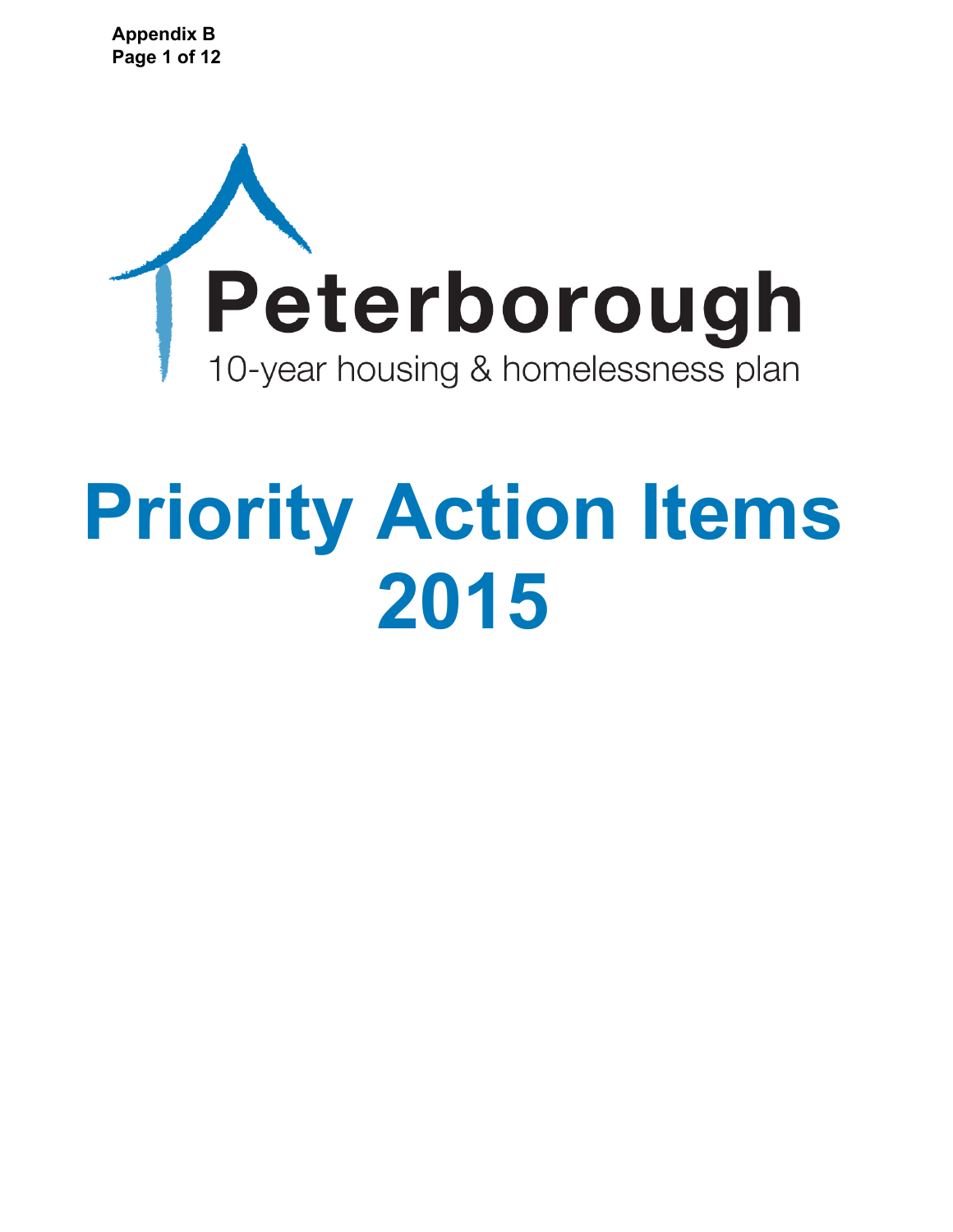**Appendix B Page 2 of 12**

# **Table of Contents**

| Vision and Four Themes in the 10-year Housing and              |                |
|----------------------------------------------------------------|----------------|
| Homelessness Plan for Peterborough                             | 3              |
| About Peterborough's Housing and Homelessness                  |                |
| <b>Priority Action Items, 2015</b>                             | $\overline{4}$ |
| <b>Providing People-Centred Service</b>                        | 5              |
| <b>Creating Housing Affordability</b>                          | $\overline{7}$ |
| <b>Preventing Homelessness and Promoting Housing Stability</b> | 10             |
| <b>Transitioning Out of Homelessness</b>                       | 11             |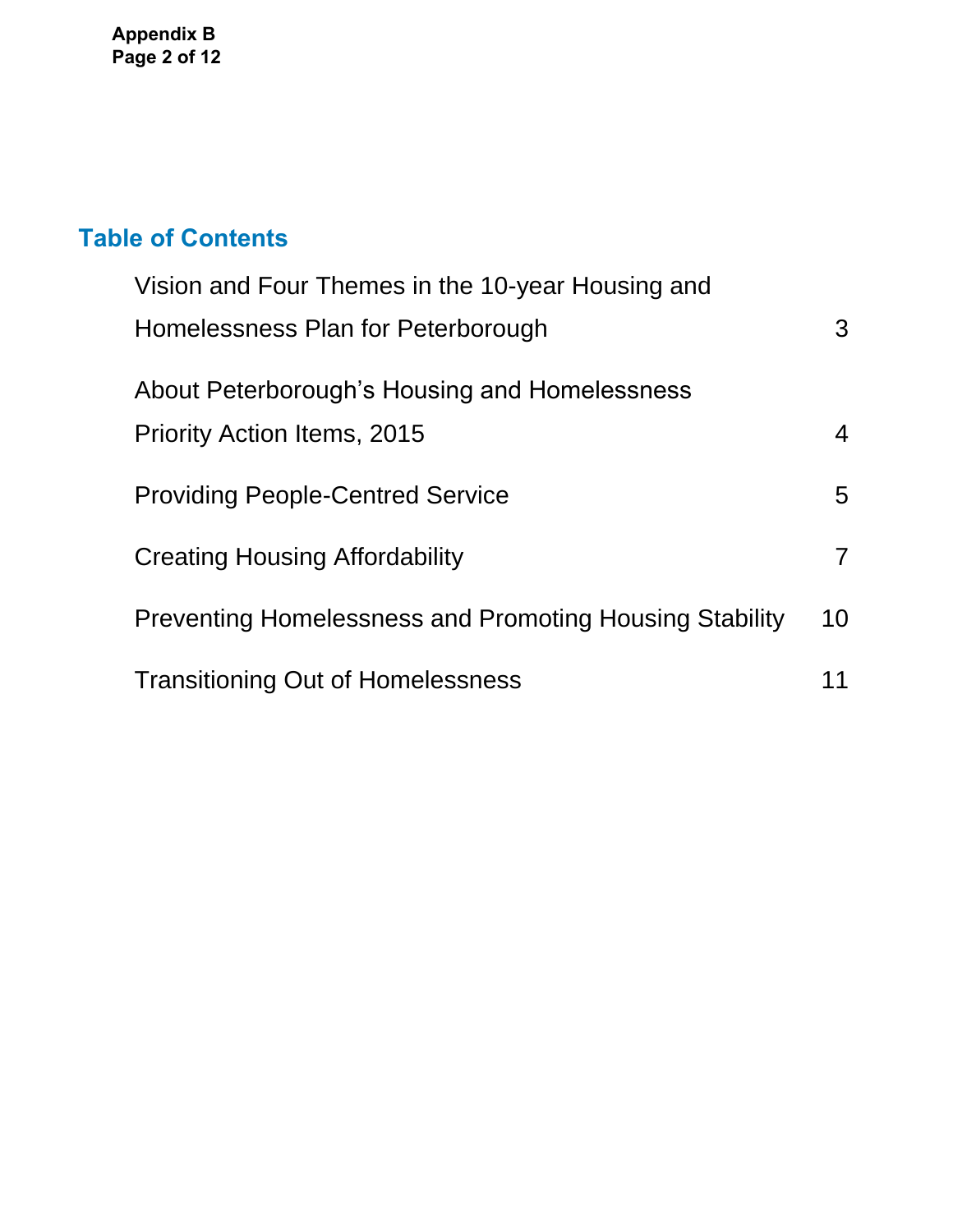### **Appendix B Page 3 of 12**

### <span id="page-2-0"></span>**Vision**

"Vision for the Peterborough region:

We will eliminate long-term homelessness and ensure quality

housing that all residents can afford by:

- Engaging those in need;
- Enhancing community and partner involvement; and
- Leveraging resources from the community, the private sector and government."

**Four Themes in the 10-year Housing and Homelessness Plan for Peterborough** 

**PROVIDING PEOPLE-CENTRED SERVICE** 

**CREATING HOUSING AFFORDABILITY** 

PREVENTING HOMELESSNESS AND PROMOTING HOUSING STABILITY

<span id="page-2-1"></span>**TRANSITIONING OUT OF HOMELESSNESS**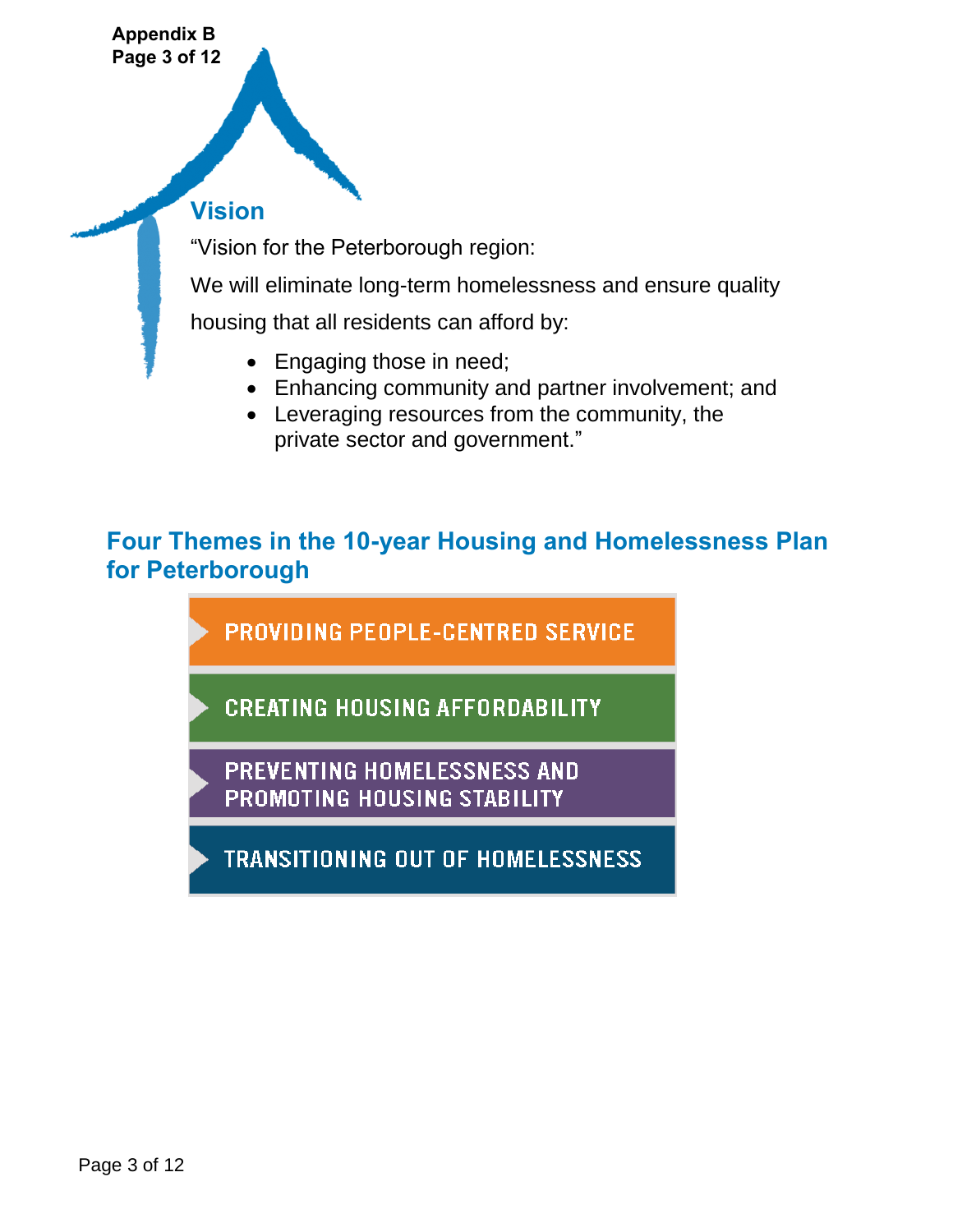### **Appendix B Page 4 of 12**

# **About the Priority Action Items for 2015**

The "10-year Housing and Homelessness Plan for Peterborough" (Plan) sets out 20 commitments for 2014 to 2024. The City, as Service Manager for Housing and Social Services, follows these commitments to identify priority projects and to create new ways of approaching work that is already underway.

The Priority Action Items, 2015 (Action Plan) identifies 11 of the 20 commitments that are the priorities for this year. In addition, the City is advancing new ways of reporting, engaging the community, advocating to senior government and collaborating with other funders, which are consistent with the vision of the Plan.

The Progress Report 2014 described work that was completed for 9 commitments that were priorities that year. 2015 is the second year of this Plan, and actions identified in 2014 have been reviewed and updated. The Action Plan is an evolving document and reflects pressure in the sector and opportunities created by other stakeholders and funders, while staying true to the original commitments in the Plan.

The 10-year Housing and Homelessness Plan continues to guide our housing and homelessness related efforts in the City and County of Peterborough. This is evidenced in the annual municipal budget process which proposes financial and staff resources to support the Plan, and in the reports that the Joint Services Steering Committee and City Council consider over the year.

The support and work of community-based organizations, private sector partners and volunteers are vital to the Plan. As well, continuous involvement of people with lived experience, community advocates, landlords and the broader public will help to ensure that our vision becomes a reality.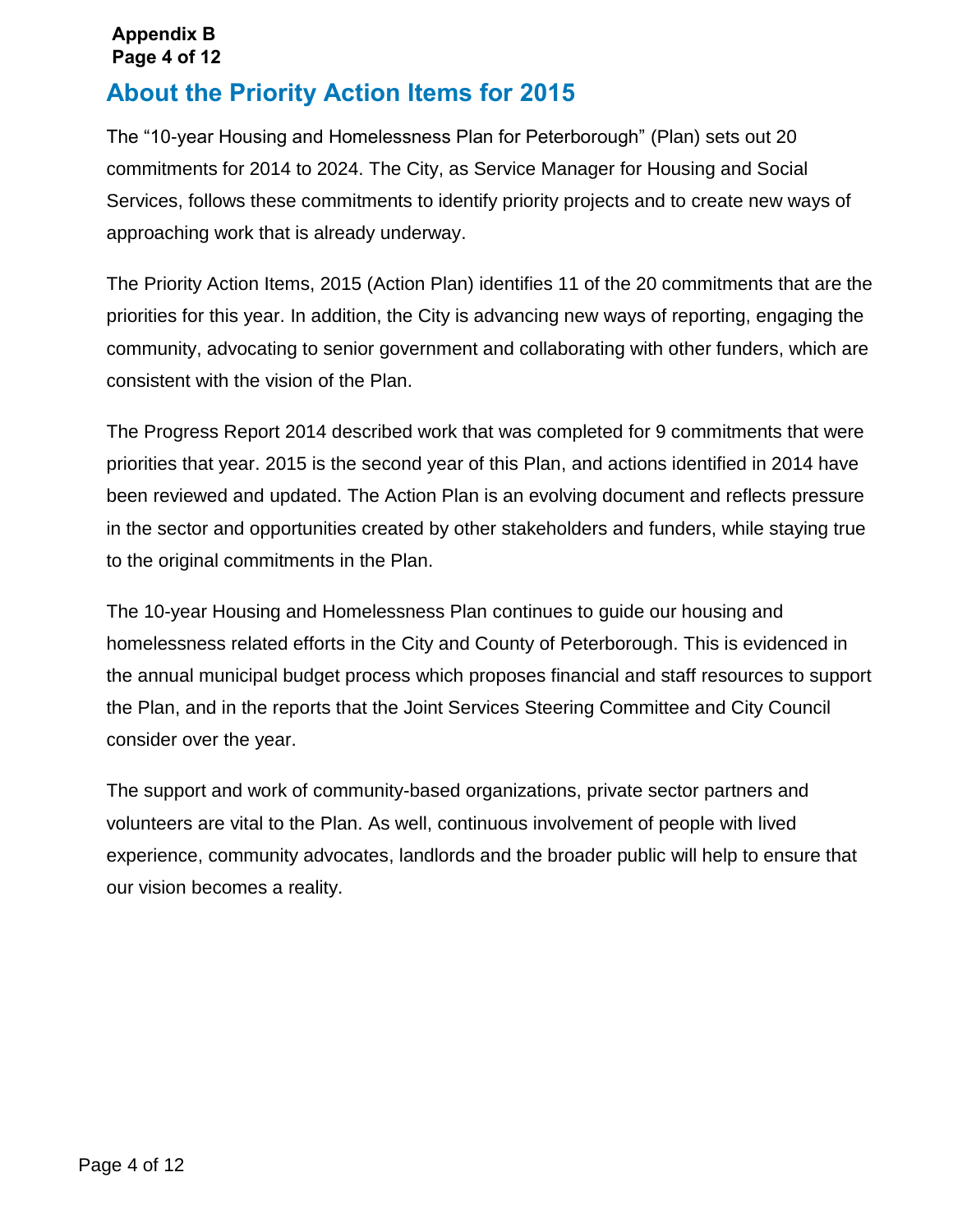# <span id="page-4-0"></span>**Providing People-Centred Service**



- 1. Consult and engage people with lived experience using various methods including survey and face to face meetings at least bi-annually.
- 2. Develop a peer navigation support model which includes a broad base of people (e.g. persons with disabilities, aboriginals, victims of domestic violence, youth and seniors) to enable people with lived experience to assist others as they interact with the formal service system.
- 3. Complete social housing tenants satisfaction surveys, based on the recommendations on content and timing of the 2013 Pilot Project.
- 4. Review complaint processes and consumer input mechanisms with community agencies to ensure that the processes and mechanisms are adequate and responsive.

| Lead<br><b>Division</b> | <b>Housing and Social Services Divisions</b>                                                               |
|-------------------------|------------------------------------------------------------------------------------------------------------|
| <b>Outcome</b>          | More people will engage and provide feedback on housing and<br>homelessness related programs and services. |



## **Commitment 4 of 20 Pursue ways to share service data for effective service planning**

- 5. Ensure that community data collection and sharing of measurement outcomes promote an improved understanding of risks and indicators that lead to homelessness, and has the ability to track unique individuals.
- 6. Monitor demographic information regarding changing populations, including Aboriginal people living off reserve and meet with Aboriginal organizations to discuss housing and support needs.

| Lead<br><b>Division</b> | <b>Social Services Division</b>                                                                                                                                                 |
|-------------------------|---------------------------------------------------------------------------------------------------------------------------------------------------------------------------------|
| <b>Outcome</b>          | People will benefit from evidence-based services that use a common<br>data system that includes appropriate safeguards with respect to<br>personal privacy and confidentiality. |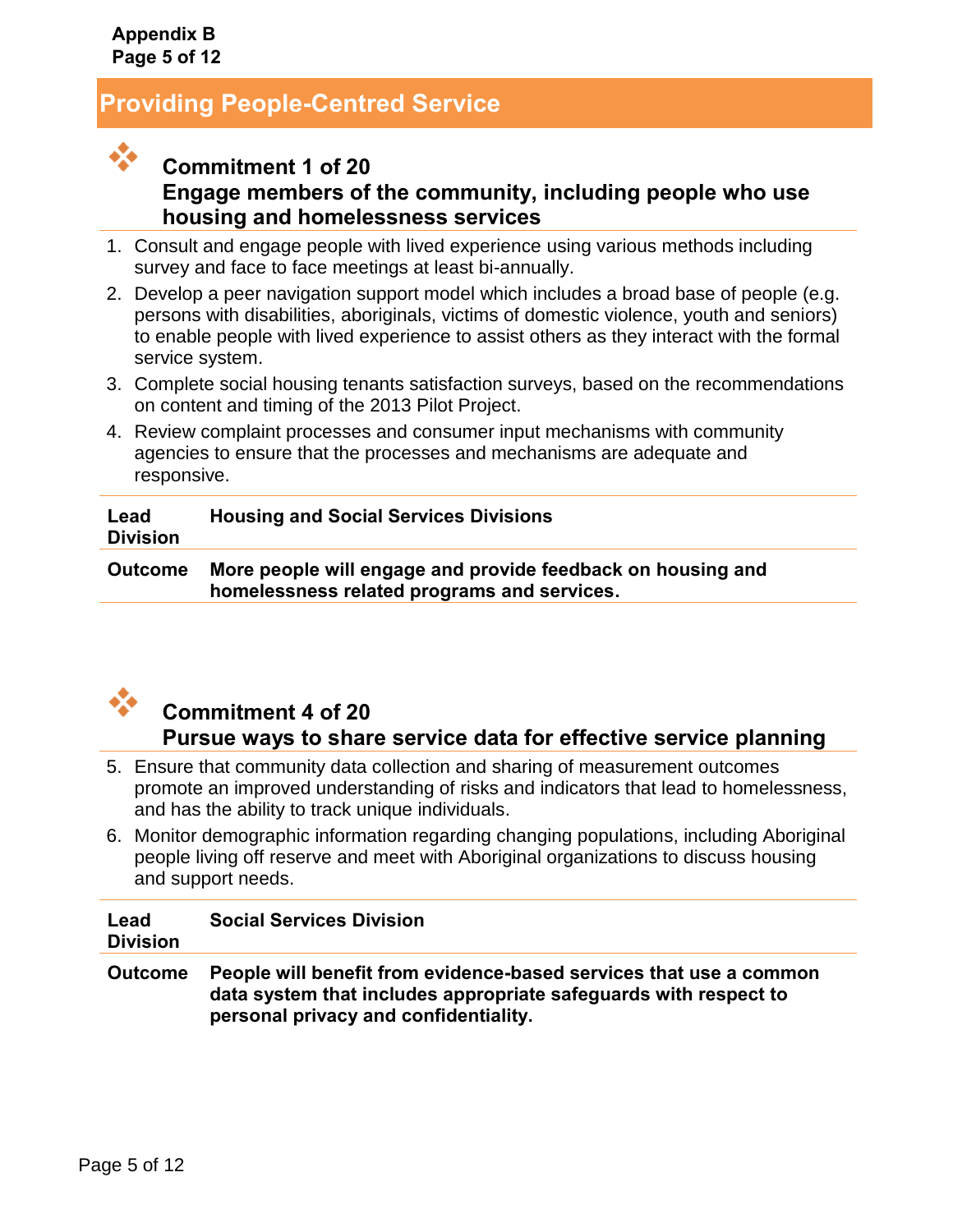# **Providing People-Centred Service**

# **Commitment 5 of 20 Review the process of applying for rent geared-to-income (RGI) housing**

- 1. Review current application processes, rules of access, and communications practices about rent geared-to-income housing as well as examine how the market rent social housing could be integrated into the coordinated access system.
- 2. Identify options for integrating application processes across human services (i.e. housing, social services and childcare) to increase the accessibility and improve the processes.
- 3. Gather input from managers of rent geared-to-income waiting lists, users of the waiting lists and staff from agencies making referrals, to discuss best practices.
- 4. Review results of satisfaction surveys among applicants, and solicit views from applicants at various times in the process, to learn about improvements that they think would be helpful.
- 5. Implement any recommended changes, with input from appropriate people.

**Lead Division Housing Division**

**Outcome People who apply for rent geared-to-income housing can use a simple application process, in person, by mail or using modern technology, and have enough information to make informed choices about their social and market housing options.**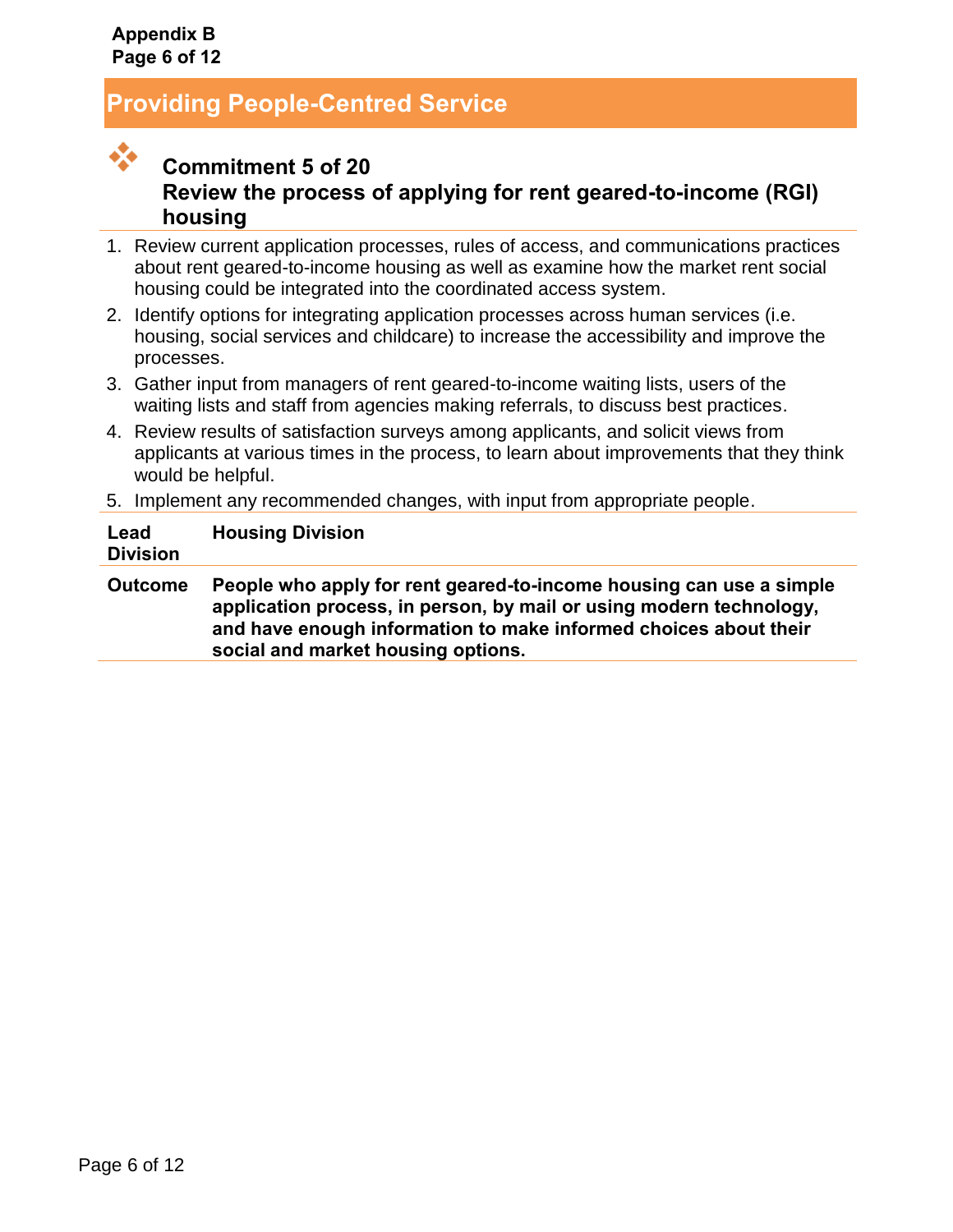# <span id="page-6-0"></span>**Creating Housing Affordability**

### $\ast$ **Commitment 7 of 20 Maximize use of government and private sector resources for new affordable rental housing**

- 1. Recommend the allocation of specific resources to Community Improvement Plan (CIP) for Affordable Housing.
- 2. Recommend affordable rental housing development (especially one-bedroom units) as a priority when using capital funding.
- 3. Promote Community Improvement Plans (CIP) for affordable housing to heighten awareness among home builders, sharing program successes through information sessions.
- 4. Make the construction process of affordable projects more efficient by identifying and sharing best practices in meeting building code requirements.
- 5. Research and develop processes to identify public land including brown fields, township land, and non-profit land, where new rental housing supply would be an appropriate use.

#### **Lead Division Housing Division**

**Outcome 500 new affordable rental homes created using new and existing resources including senior government funding, municipal incentives, non-profit and private sector equity and publicly-owned land.**

### $\ast$ **Commitment 8 of 20 Support affordable housing in municipal planning documents**

- 1. Identify and designate properties/areas within the City that can accommodate medium and high density residential development.
- 2. Evaluate and update as necessary affordable housing provisions and policies in the Official Plan.
- 3. Research guidelines from other jurisdictions and write local guidelines for second units/garden suites, including methods of monitoring production.
- 4. Develop and market an outreach and education package to present affordable housing incentives to builders, developers etc. as needed.
- 5. Facilitate discussion among City and Township planning officials, and County where applicable, on potential changes to municipal planning documents to support affordable housing.

| Lead            | <b>Housing Division</b> |
|-----------------|-------------------------|
| <b>Division</b> |                         |
|                 |                         |

**Outcome New residential development applications received by the City and Townships propose a higher portion of affordable housing than in previous years and more property owners develop second units/garden suites.**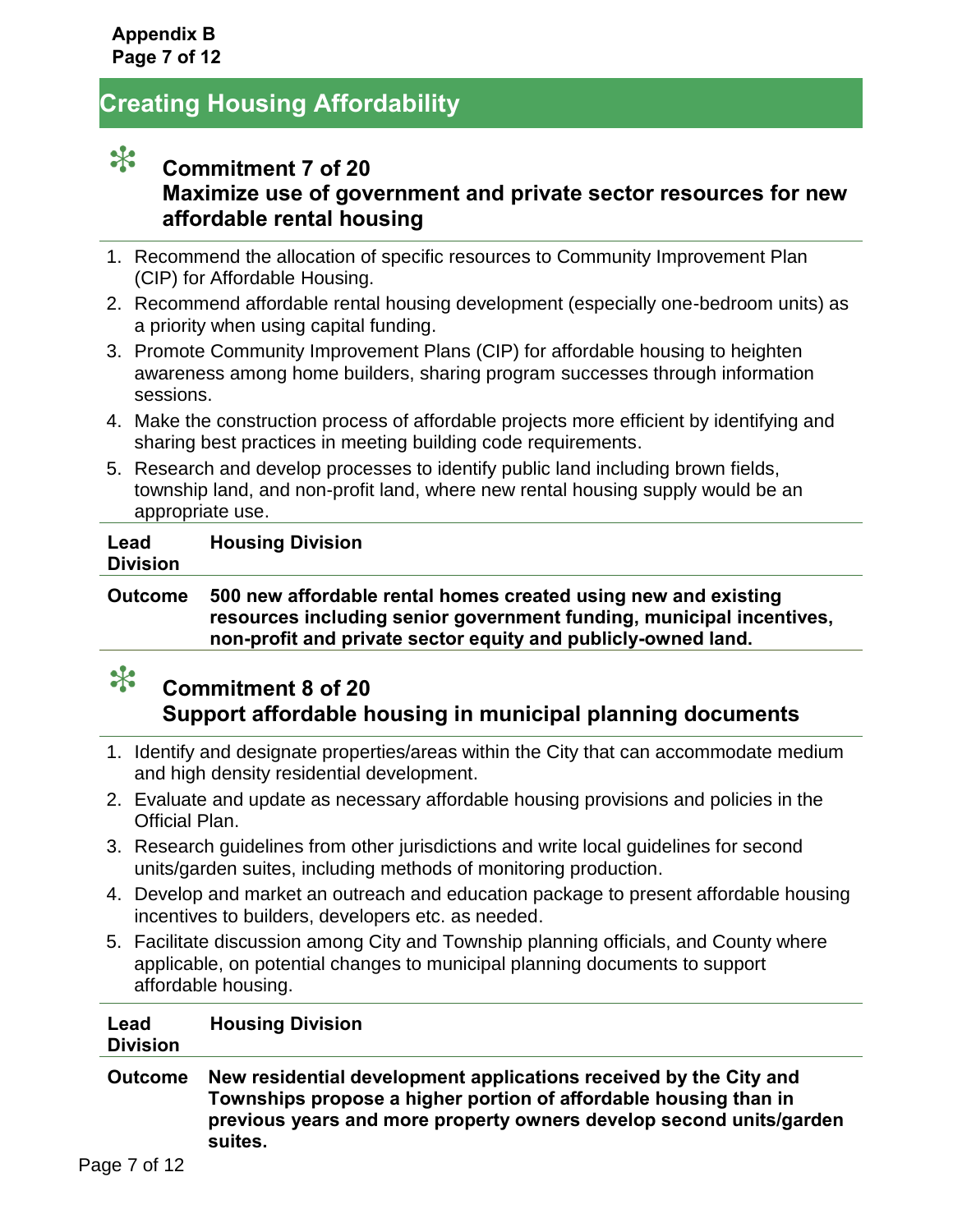# **Creating Housing Affordability**

# $\ast$

**Commitment 9 of 20**

### **Provide loans and grants to low and moderate-income homeowners for necessary repairs, accessibility and energy efficiency upgrades to their homes**

- 1. Complete a regular survey of tax rebate and grant programs that have similar purposes and adapt the Peterborough Renovates Program (PRP) to make best use of available funding from all sources.
- 2. Review and evaluate City-County take-up of PRP for 2012, 2013 and 2014.
- 3. Undertake an extension or additional phase of PRP, as senior government funds become available.

#### **Lead Division Housing Division**

**Outcome 200 low and moderate-income homeowners have access to grants and loans to complete necessary repairs, energy efficiency and accessibility upgrades.**



### **Commitment 10 of 20 Develop a long-term strategy for existing social and rent geared-toincome (RGI) housing**

- 1. Define the opportunity that creating a social housing strategy offers: benefits of strategy, principles and scope. Establish plan and process for completing a strategy.
- 2. Exchange ideas with social housing providers, especially PHC, about portfolio renewal, long-term redevelopment opportunities, and end of operating agreements.
- 3. Develop work plan and timeline for components of the project, and create assignments, some of which may be carried out by a third party consultant, as endorsed by the Joint Services Steering Committee and approved through City Council.
- 4. Introduce a local initiative to support asset building among social housing tenants to allow for future home ownership.

#### **Lead Division Housing Division**

**Outcome A strategic plan for Social Housing that guides decisions about the future of existing social housing and is supported by the City, County, nonprofit, co-operative and aboriginal housing stakeholders.**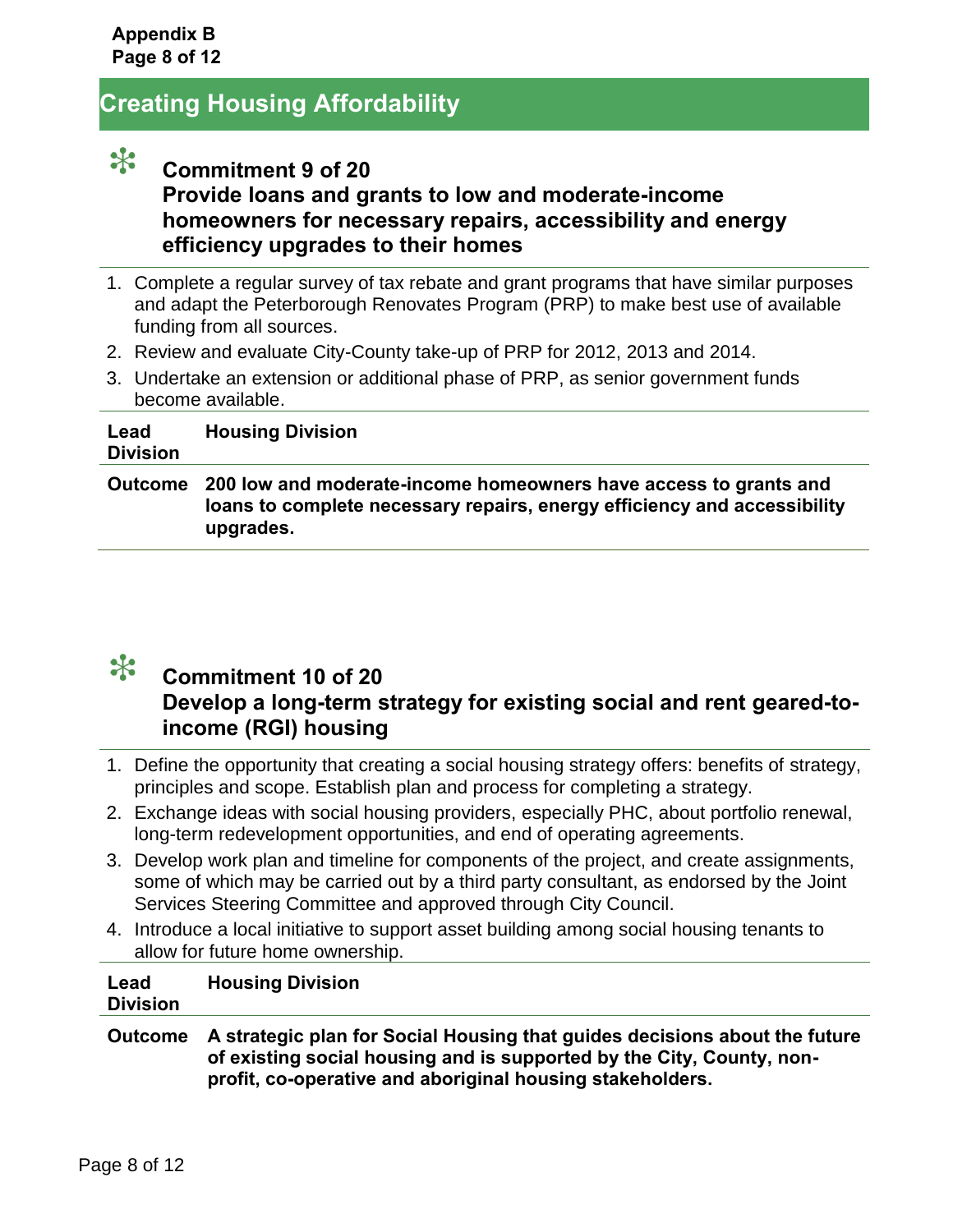# **Creating Housing Affordability**



### **Commitment 12 of 20 Provide resources for affordable home ownership assistance**

- 1. Monitor resale housing market to establish criteria and timing for offering new homeownership assistance loans.
- 2. Offer a homeownership assistance loan program bi-annually, contingent upon senior government funding and balance in revolving loan fund.
- 3. Monitor performance of loan portfolio and repayments to revolving loan fund to assess efficacy and manage risk of non-compliance or failure to repay.
- 4. Implement a mentoring program for new homeowners involved in the home ownership loan assistance program.

| Lead<br><b>Division</b> | <b>Housing Division</b>                                                                                      |
|-------------------------|--------------------------------------------------------------------------------------------------------------|
|                         | Outcome 100 renter households become homeowners with the help of a<br>homeownership assistance loan program. |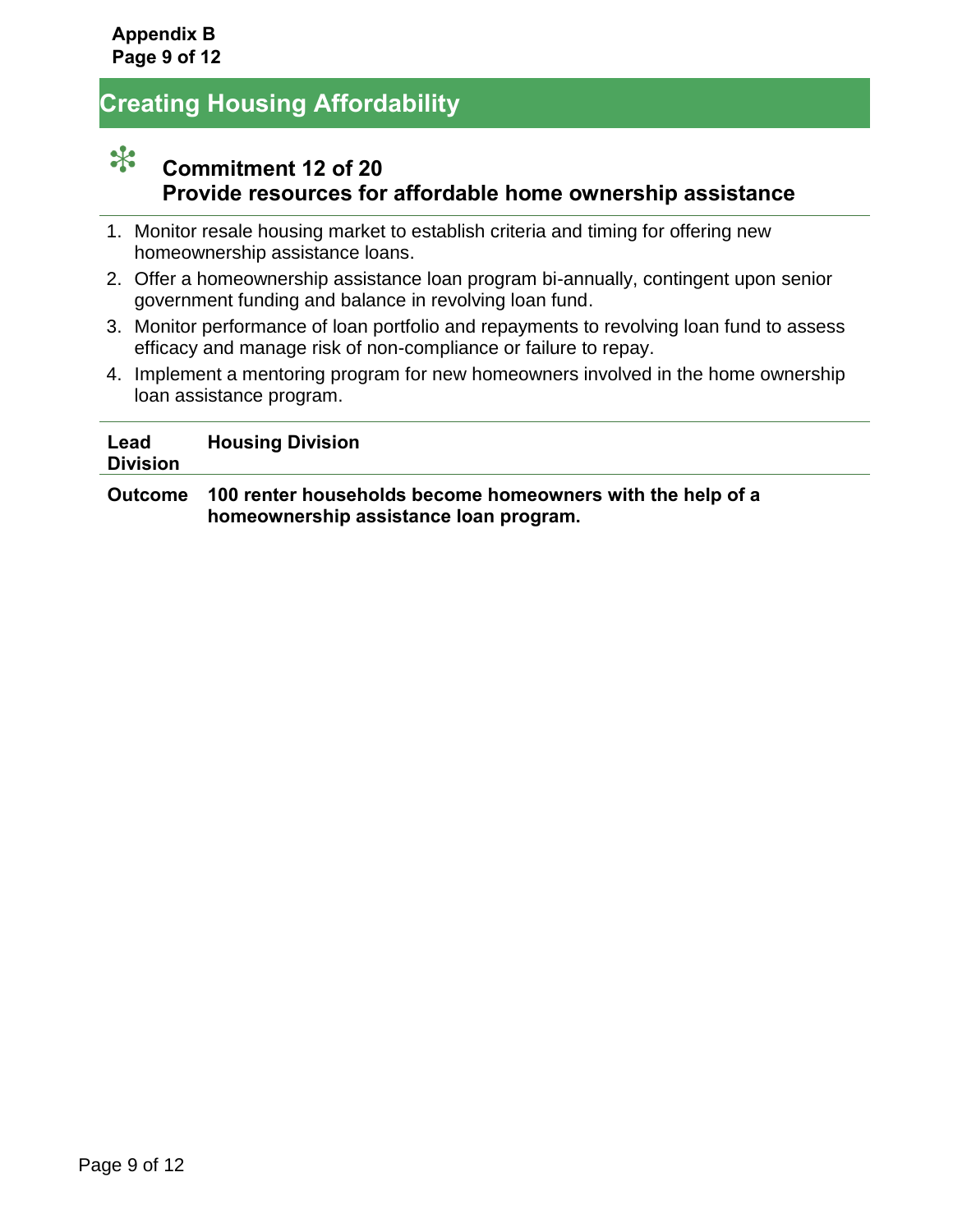### <span id="page-9-0"></span>**Preventing Homelessness and Promoting Housing Stability**



### **Commitment 16 of 20 Pursue collaborative priority-setting among funders in homelessness services**

- 1. Ensure funding from Investment in Affordable Housing 2014 Extension (IAH-E), Community Homelessness Prevention Initiative (CHPI) and Homelessness Partnering Strategy (HPS) is aligned with the 10-year Housing and Homelessness Plan.
- 2. Achieve collaborative strategic planning with the United Way on Homelessness Partnering Strategy funds.
- 3. Prepare funding proposals in readiness for future proposal calls for supportive housing services for targeted populations, Assisted Living Services and other clinical resources (people with complex needs including addiction and physical and mental health and homelessness).

#### **Lead Division Social Services Division**

### **Outcome Priorities among funders of homelessness services are aligned and duplication of services is eliminated.**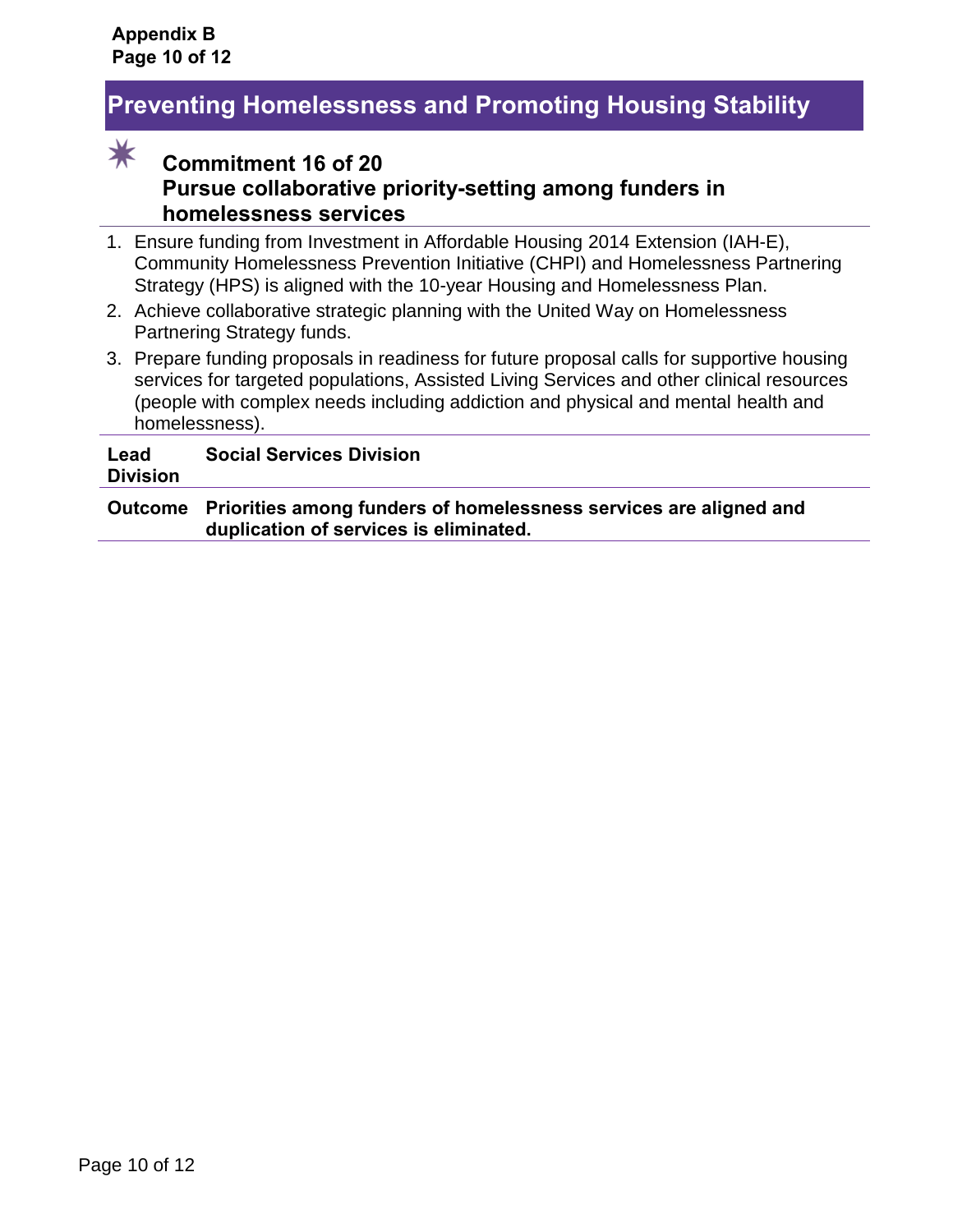# <span id="page-10-0"></span>**Transitioning Out of Homelessness**

# **Commitment 17 of 20**

**relevant.**

### **Develop and implement a 'Housing First' program model**

- 1. Host a system design planning session and obtain community input into "Housing First" model.
- 2. Annually evaluate the Winter Weather Response for vulnerable people and the related system of street outreach, focusing on the effectiveness of service delivery.
- 3. Develop and implement the model through partnerships with relevant ministries.

| Lead<br><b>Division</b> | <b>Social Services Division</b>                                                                                                            |
|-------------------------|--------------------------------------------------------------------------------------------------------------------------------------------|
| <b>Outcome</b>          | People who have experienced long-term homelessness are appropriately<br>housed and supported using a "Housing First" model that is locally |



- 1. Develop a project work plan and time line for the capital project, for phases including Project Concept, Pre-Development, Construction, and Occupancy.
- 2. Develop a project work plan and time line to create a new operational plan, including a transition period for the existing shelter service, and examination of "Housing First" program model.
- 3. Secure funds and resources to complete 18.1 and 18.2 above.

#### **Lead Division Social Services Division**

**Outcome Men experiencing homelessness will have improved physical space, enhanced services, with the potential for semi-independent living in a safe and supportive environment.**